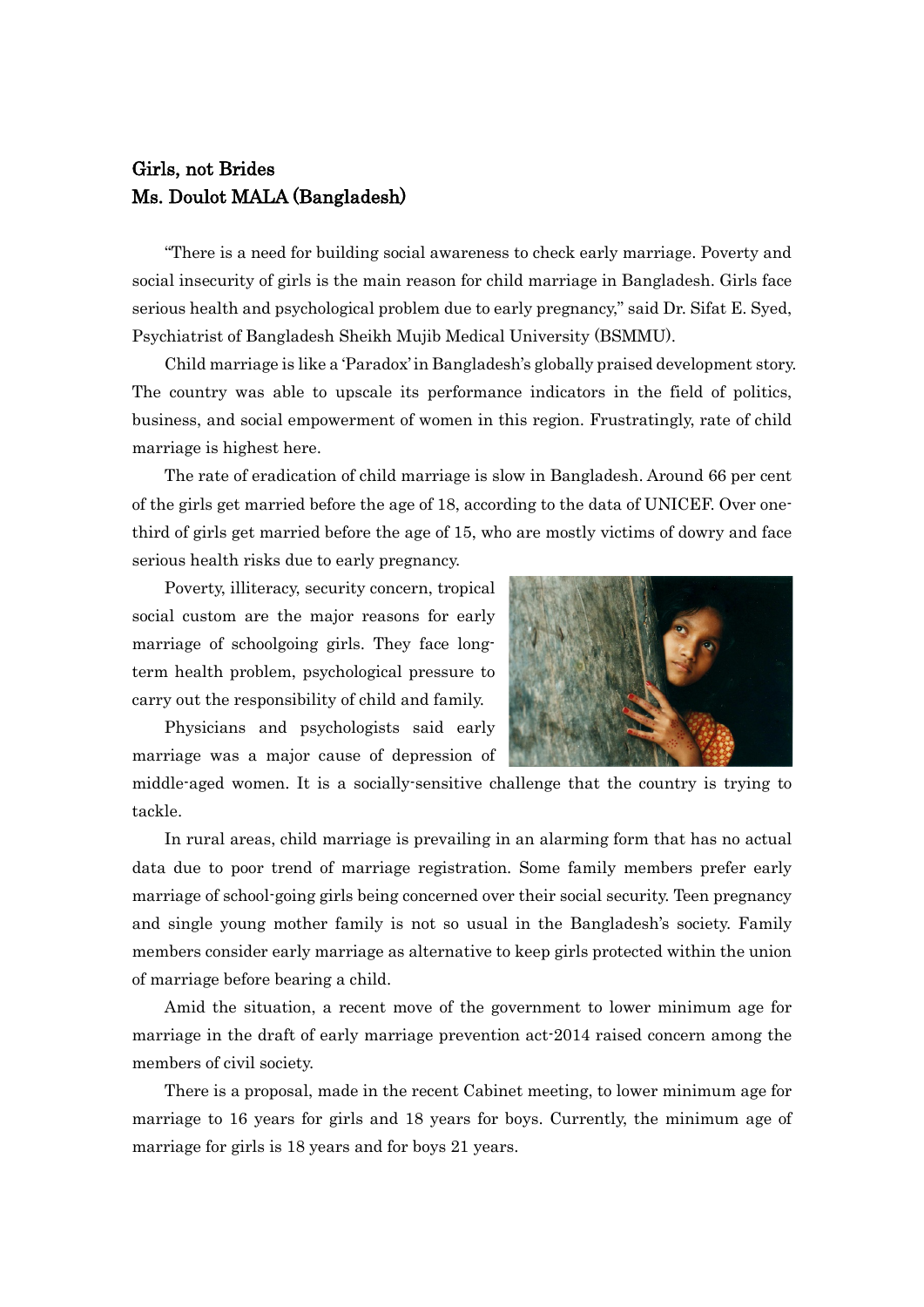The Citizen's Initiatives on CEDAW, Bangladesh (CICBD), the platform of 47 nongovernment human rights and other like-minded organizations, have raised its deep concern over the move, citing United Nations Convention on the Rights of the Children and Bangladesh Children Act that defined boys and girls below 18 years as children.

As eliminating child marriage is one of the major challenges for the present government, it should stay away from the move of lowering marriage-age. Child marriage is also a globally developing concern. In the first-ever Girl Summit-2014 in the United Kingdom, the Prime Minister Sheikh Hasina made firm commitment to eliminate child marriage by taking necessary steps.

Increasing literacy of girls is necessary to check early marriage. Bangladesh has made remarkable progress over the past two decades in increasing primary enrolment of girls so that over 95 percent go to primary school and more girls than boys now complete their primary education.

The Bangladesh Government is already working to strengthen national legislation and policy frameworks to eliminate child marriage. The Child Marriage Restraint Act of 1929 is going to be revised under current context by incorporating heavy penalties for violation of the act.



The new Children's Act, passed in 2013, provides enhanced measures to redress child marriage as well as to support child brides.

Bangladesh launched a new nationwide campaign titled "Girls, Not Brides" to accelerate actions against child marriage.

In addition to updating laws, the

government aims to have a National Action Plan on Prevention of Child Marriage with time-bound targets.

"The government is looking forward to ensuring that, by 2021, no girl under 15 will be getting married as well as eradicating all child marriage within a generation by 2035," the PM said in the Girl Summit.

The country's policymakers need to focus more on creating awareness for marriage registration and also educate opinion leaders so that they can raise voices against child marriage.

According to the study of Bangladesh Women Parishad, all of the victims of child marriage are school-going girls. The survey found that the minimum age of the victims was 10 year-old girl. Physically, psychologically and socially, child brides face detrimental consequences. They are neither physically matured for bearing a child nor